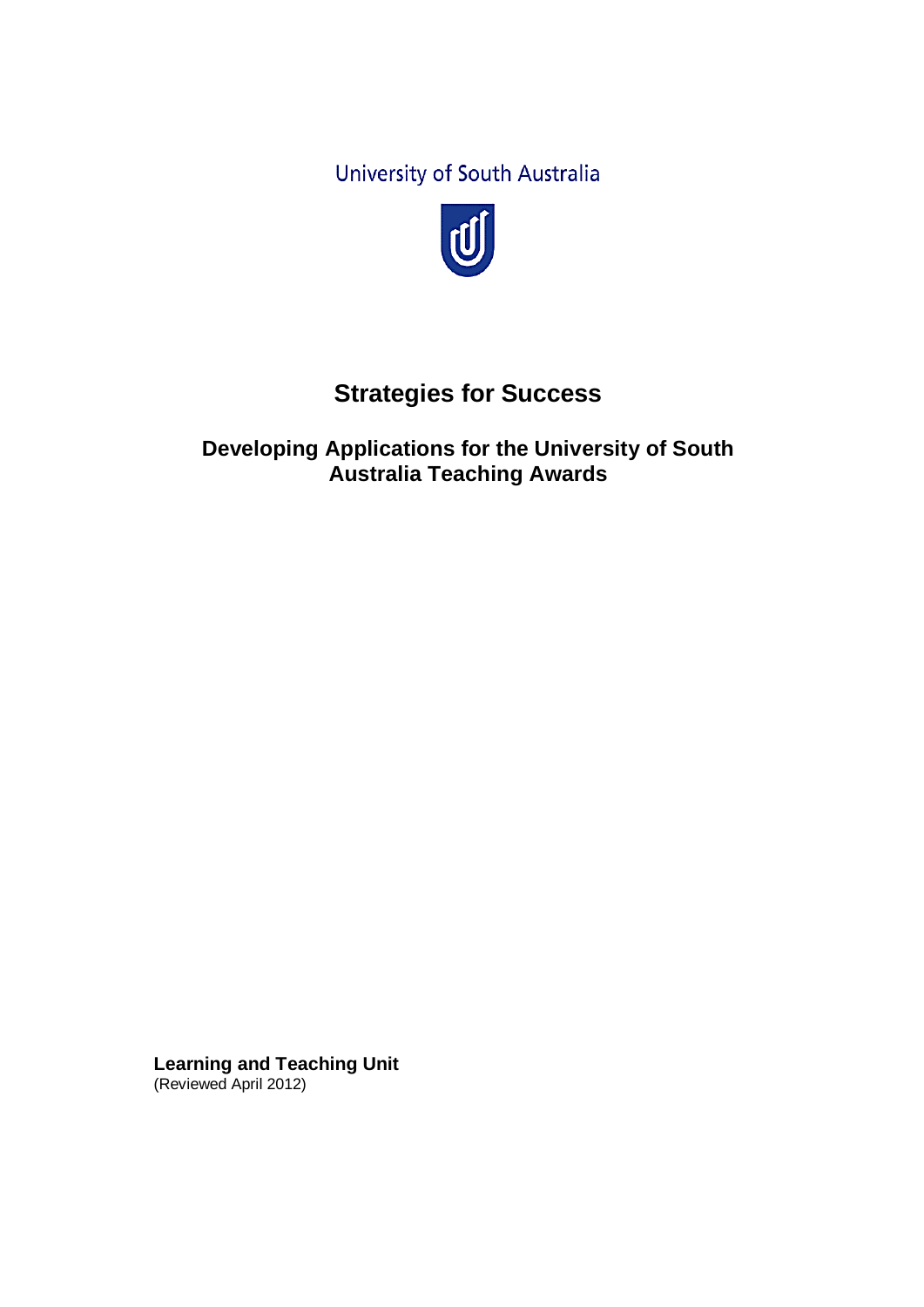## **Acknowledgements**

This document emerged from workshops conducted for UniSA and ALTC grant applicants in 2006 and 2007, with a review and update occurring in April 2012. The document, originally produced by **Dr Peter Hill**, Lecturer: Grants and Awards, Learning and Teaching Unit, is based on a wide range of sources, including workshop participants, University colleagues in Academic Development, and the resources made available by the Australian Learning and Teaching Council Ltd (now the Office for Learning and Teaching). Any unacknowledged citation of copyright material is unintentional.

This document should be read with the [UniSA Teaching Awards](http://www.unisa.edu.au/teachinglearning/goodteaching/grants/unisa/default.asp) guidelines.

Copyright © 2012 All rights reserved.

.

This publication is intended for staff development purposes within the University of South Australia and may not be reproduced for other purposes without first obtaining permission.

**Note:** This paper deals with the three categories of competitive awards that are offered by UniSA. These awards articulate with those offered through the national Office for Learning and Teaching (http://www.olt.gov.au/awards).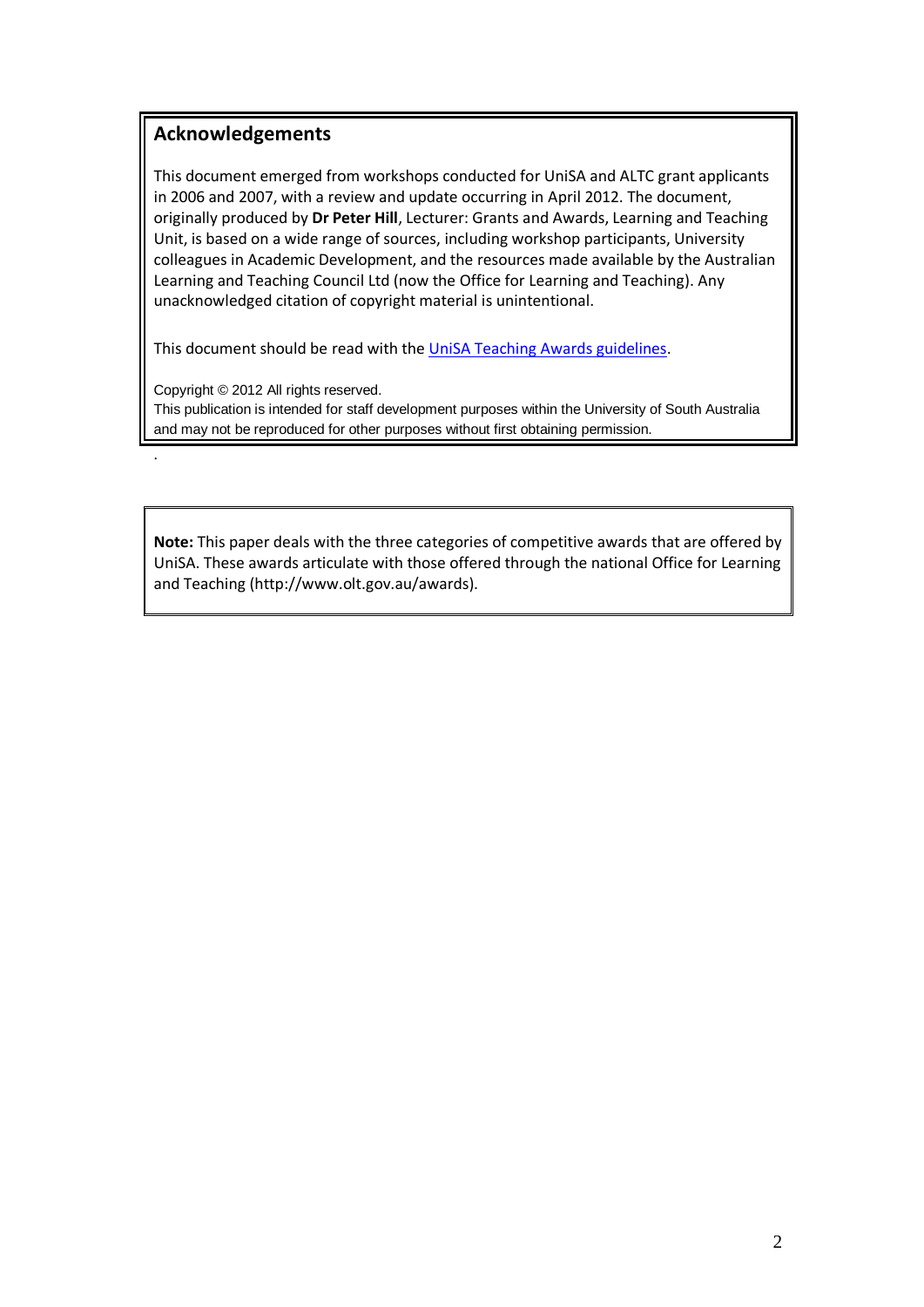## **Contents**

|                                                         | 4              |
|---------------------------------------------------------|----------------|
|                                                         | $\overline{4}$ |
|                                                         | 4              |
|                                                         | $\overline{4}$ |
|                                                         | 5              |
|                                                         | 5              |
|                                                         | 6              |
|                                                         | 6              |
|                                                         | $\overline{7}$ |
|                                                         | 8              |
| 3.2 An attributive understanding of teaching excellence | 9              |
|                                                         | 11             |
|                                                         | 11             |
|                                                         | 12             |
|                                                         | 13             |
|                                                         | 14             |
|                                                         | 15             |
|                                                         | 16             |
|                                                         | 18             |
|                                                         | 18             |
|                                                         | 19             |
|                                                         | 20             |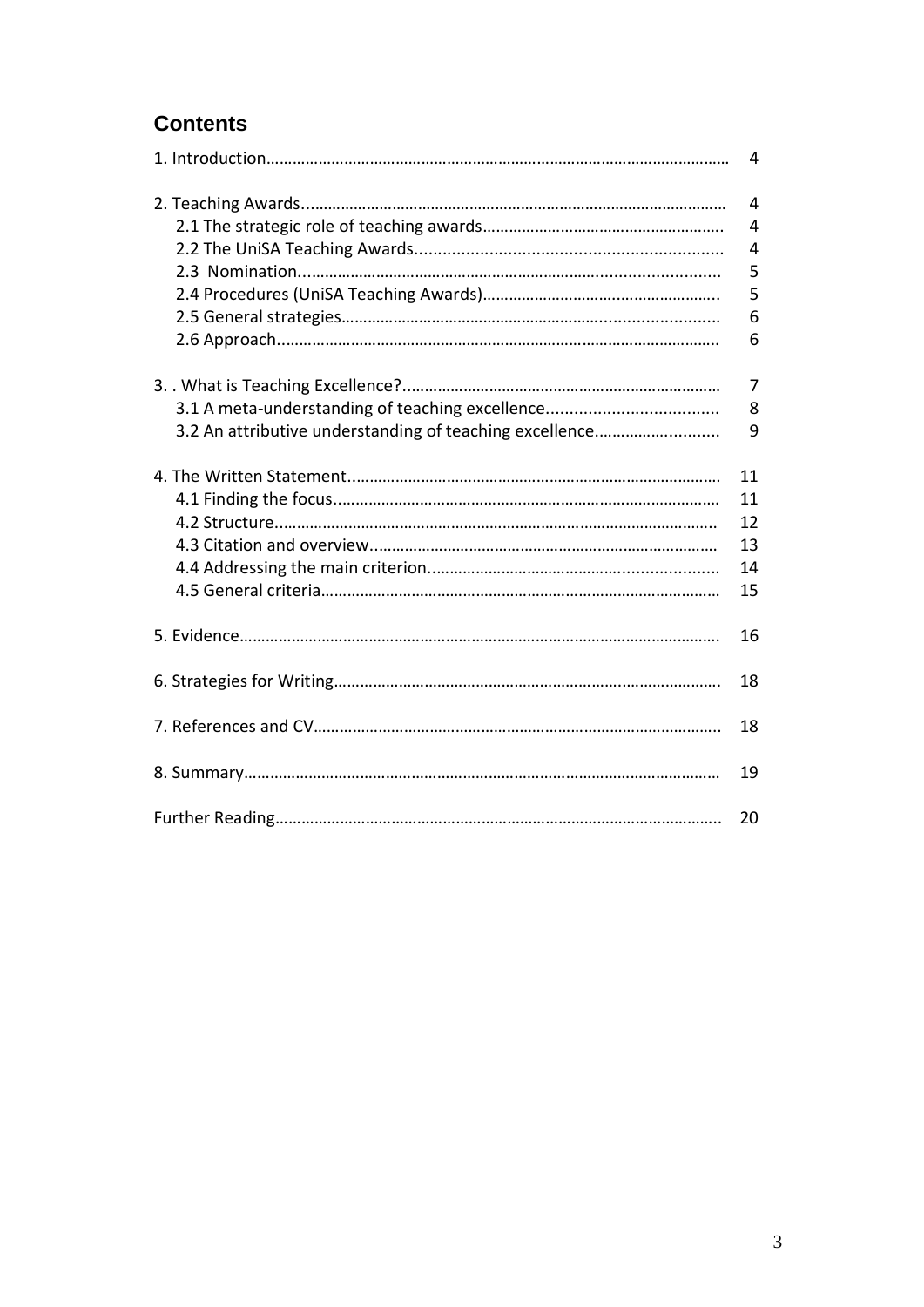## **1. Introduction**

It is widely understood that staff will not become involved in reward and recognition schemes if they do not value the reward and recognition offered, or if they have no confidence that they can be successful in achieving the reward or recognition offered.

Hence the advice contained herein is intended to reinforce the value of teaching awards; in particular, the awards offered by UniSA. It also aims to raise the confidence of applicants by clearly indicating what needs to be done and how to do it in order to develop a competitive application. The objects are to identify and explain the conceptual and practical aspects of designing and writing an application for a teaching award.

While the focus is on the competitive UniSA teaching awards, the advice respecting the development of written applications applies equally to the national Office for Learning and Teaching awards.

## **2. Teaching Awards**

### **2.1 The Strategic Role of Teaching Awards**

Some years ago, teaching awards in Higher Education were generally poorly perceived by academics. Schemes were often arbitrary and the number of awards limited. In the last few years, however, partly through the positive influence of Australian Awards for University Teaching—now expanded and administered by the Office for Learning and Teaching—well-considered and accessible awards in learning and teaching have developed across the sector in Australia and are receiving broad support from staff. University teaching award schemes are now firmly embedded within the scholarship of learning and teaching, in the category of reward and recognition. Some of the more important benefits of such schemes can be summarised as follow:

- Recognition from peers, management, discipline, and across the sector.
- Reflective practice development of a personal philosophy and critical approach by practitioners.
- The benchmarking of good and excellent practice.
- The dissemination of 'best' and better practice, thereby building the learning and teaching capacity of Higher Education institutions (at UniSA the awards scheme operates with particular reference to the Teaching and Learning framework).
- Promotion of excellence in teaching and quality student learning outcomes at both the national and international levels.

## **2.2 The UniSA Teaching Awards**

The University currently has four award categories. The first is:

 **Supported Teacher Award**: This award rewards high levels of performance in teaching in a way that mirrors the Supported Researcher Scheme for individual performance in research.

We will not deal with this award here as the process for identifying staff for the award is largely automated. The remaining three categories comprise the 'competitive awards'; namely awards made subject to the competitive adjudication of written applications: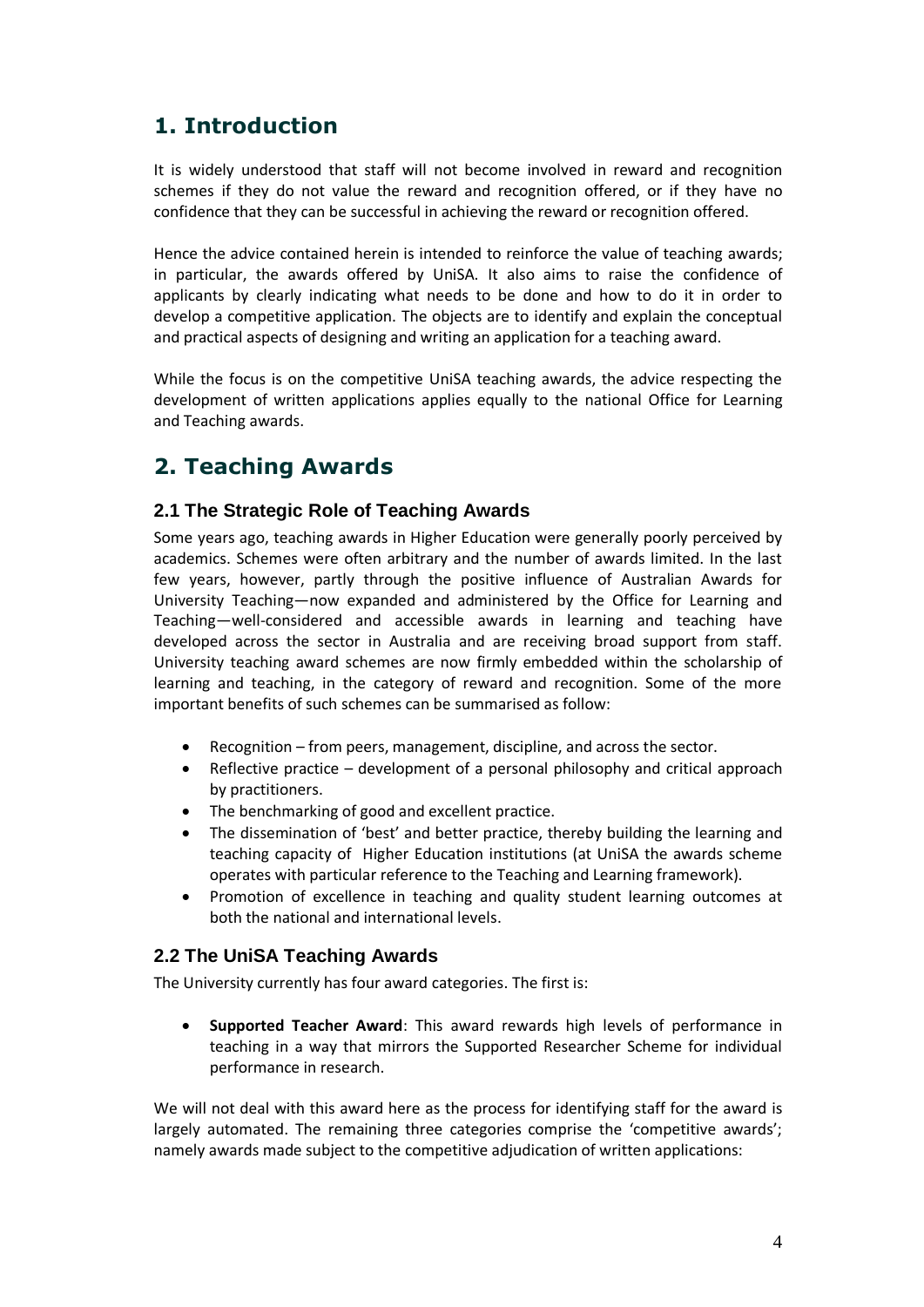**UniSA Citations for Outstanding Contributions to Student Learning** This award recognises the many and diverse contributions that individuals and teams make to the creation of effective learning environments and to the quality of student learning. Citations are awarded to staff (academic and professional) who have made a significant contribution to student learning in a specific area of responsibility, over a sustained period of time. Either teams or individuals may be nominated.

#### **UniSA Awards for Teaching Excellence**

This award recognises teachers (whether as individuals or in teams) who are renowned for the excellence of their teaching, who have outstanding presentation skills and who have made a broad and deep contribution to enhancing the quality of learning and teaching at UniSA.

#### **UniSA Enhancing Learning Awards**

This award recognises teaching and learning support activities, services and programs that make an outstanding contribution to the quality of student learning and the quality of student experience at the University.

### **2.3 Nomination**

Nominations for the competitive awards are made in the Divisions by the Deans: Teaching & Learning, with the support of the respective Heads of School. The Deans use different strategies in identifying nominees, and some nominees may have been have been identified through recommendation by their Head of School or by colleagues. Others may have been identified through the Quality teaching awards and various Divisional awards. Whatever the precise reason for a given nomination, the UniSA teaching awards are not a popularity contest. The staff nominated have been identified as members of the University (whether academic or professional, contract, continuing or sessional) who contribute to excellent student learning outcomes.

The University encourages nominees to take a strategic (as opposed to a 'one-off') approach to obtaining competitive teaching awards, and is committed to the ongoing development of applicants. *Nominations remain in effect for three years*. Once in the nomination 'pool', we will work with candidates to develop their applications progressively through the internal and national awards rounds. For candidates this means that the initial effort in preparing an application becomes an investment in a process of professional development aimed at achieving appropriate recognition.

.<br>Die eren en einen eine eine einen einen einen einen einen einen einen einen einen einen einen einen einen ein *Nomination is a personal invitation to embark on a two to three year process of*   $\hat{\S}$  professional development by reflecting on and describing your teaching practice and the  $\hat{\S}$ *learning outcomes of your students.*

## **2.4 Procedures (UniSA Teaching Awards)**

Submission details are included in the UniSA Teaching Awards [Guide to University](http://www.unisa.edu.au/teachinglearning/goodteaching/awards/guide.pdf)  [Teaching Awards](http://www.unisa.edu.au/teachinglearning/goodteaching/awards/guide.pdf) on the application cover-sheets. Dates are posted on the website.

All applications for teaching awards, whether the UniSA teaching awards or the Office for Learning and Teaching awards, are adjudicated by the Grants and Awards Selection Panel.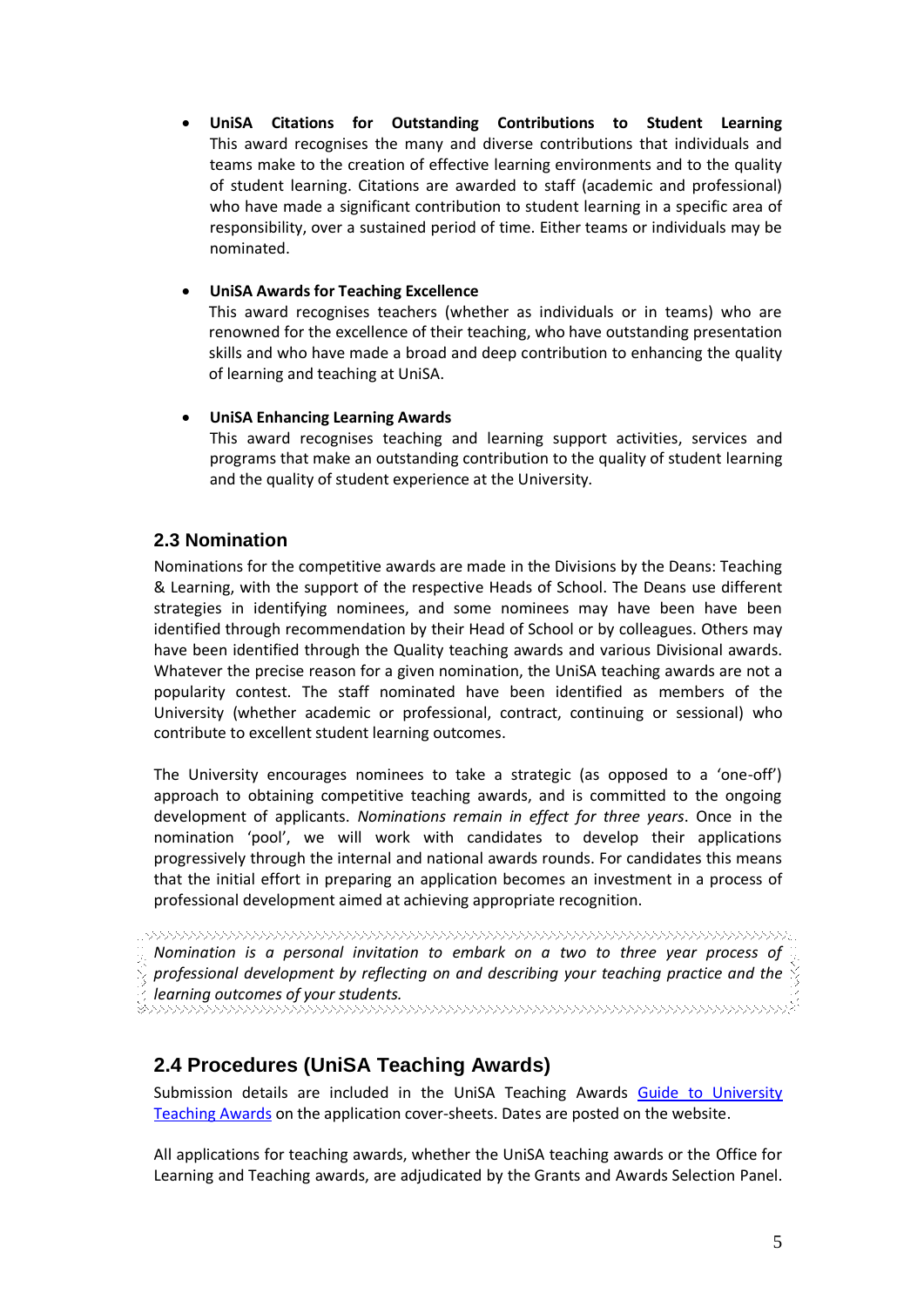This panel is appointed by the PVC: Academic for the purpose of reviewing and making recommendations with respect both to University and national Office for Learning and Teaching awards and grants. In the case of the UniSA and national awards, the Panel makes recommendations to the Deputy Vice Chancellor: Academic for endorsement. The Panel undertakes to provide feedback and constructive suggestions to applicants.

Enquiries about nomination, submission, and assistance in developing applications should be directed to Dr Susanne Owen (susanne.owen@unisa.edu.au) or to Associate Professor Gavin Sanderson (gavin.sanderson@unisa.edu.au).

## **2.5 General Strategies**

- Start with a positive attitude—and cultivate it! The process isn't 'easy', but it is worthwhile, interesting and of considerable professional value. Moreover, the University has strategies in place to support you throughout that process.
- Prioritise your time. Schedule time each week. Break the writing task into short manageable stages. Allow time to collect the evidence, data or literature needed. Approach referees early (they will often give you valuable insight into various strengths and weaknesses that should be addressed).
- Stick to the rules. For example, the Citation written statement is four pages, so do not exceed the limit—material over the limit will not be considered by the panel.
- Get feedback on your application by sharing it with others. Your colleagues are also busy people, so don't leave it to the 'last minute'. Use the support that the University provides. Also show your drafts to colleagues, partners, former award or grant winners, and the Academic Developers. Submitting your application to critical review is simply part and parcel of good scholarly practice. We all learn and benefit from the process.
- Approach awards and grants strategically. They are competitive processes. Not everyone will be successful first time. Remember it is a process, and that it may take a couple of attempts before your application is competitively successful. Applicants who commit themselves to a longer-term outlook, and who are open to feedback and development, will generally be successful.

## **2.5 Approach**

Developing a competitive application for teaching awards starts with carefully reflecting on one's practice and the learning outcomes of students. What is it that you wish to be recognised for? How will the claim be made and supported? At the outset you will need to think through the following points:

- **a)** My philosophy of teaching. Is the focus on what I do, or on how and what my students learn? What is good in my practice (i.e. professional competence at my level), and what goes beyond 'good' to setting a higher standard (i.e. 'excellent')?
- b) What will be the focus of excellence in my application?
- c) Where does my particular focus of excellence 'fit' in the awards scheme? What award should I be attempting? If there are optional criteria (as in the Citations), which should I select to address?
- d) What are the sources of evidence that will support my claim? What type of evidence have I got and what do I need to get?
- e) Time considerations. While time itself is not a conceptual factor, nevertheless it is the time management factor that single-handedly accounts for applications either not being completed or submitted, or else not being adequately developed in terms of the awards scheme requirements. Hence you need to consider: How can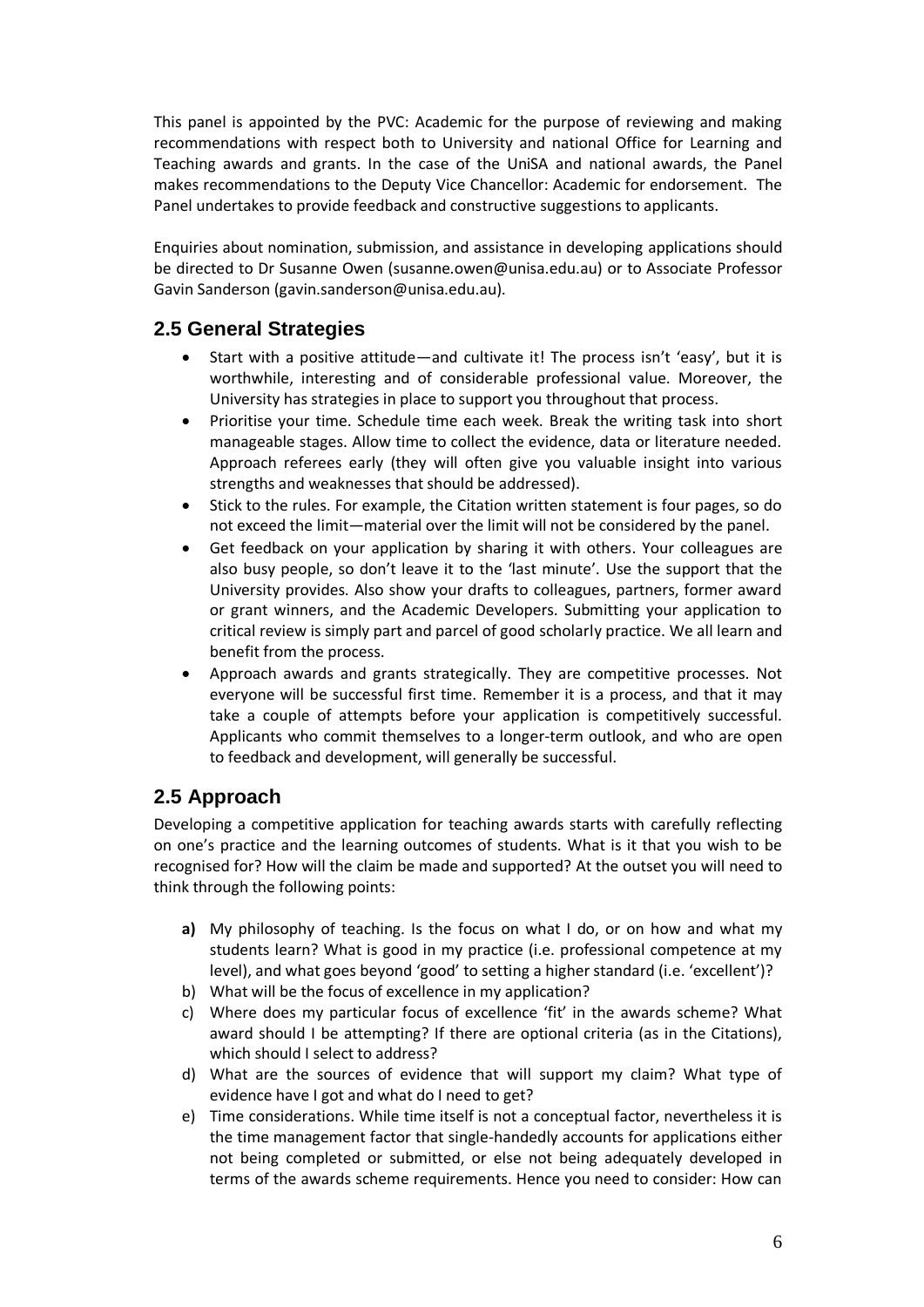I best manage completing the application within the context of my current workload? Making an early start and scheduling regular times to work on the application are two of the better strategies to address this problem.

Figure 1, below, illustrates the conceptual considerations that applicants need to clarify for themselves. Note that a sound philosophy and approach to teaching underpins the structure, while time (management) is the capstone required to complete the structure.





## **3. What is Teaching Excellence?**

Teaching awards serve the purposes of helping to identify, recognise and benchmark 'best practice'. Hence awards tend to be described in qualitative terms: '*outstanding* contributions to student learning', 'teaching *excellence*' or '*enhancing* learning'. Consequently it follows that applicants need to have a clear idea of what comprises teaching excellence and the ways in which it may be quantified and demonstrated.

The difficulty commonly faced is that while we may have a sense of what teaching excellence is in ourselves or in others—'I know it when I see it'— it is much harder to express as a concept or to objectively measure.

However teaching excellence may be defined, the consensus view is that it ought to be evidenced with reference more to student learning and less in terms of predetermined 'performance' measures. Hence it is a positive aspect of both the UniSA and national Office for Learning and Teaching award schemes that they allow applicants to make a case for teaching excellence on their own terms by addressing relatively broad criteria which allow for a wide range of approaches to teaching. Moreover, both schemes require the claim for excellence to be couched in terms of student learning outcomes.

In order to arrive at an understanding of what comprises 'excellence' in university teaching, and to offer a theoretical discussion that may help award applicants to better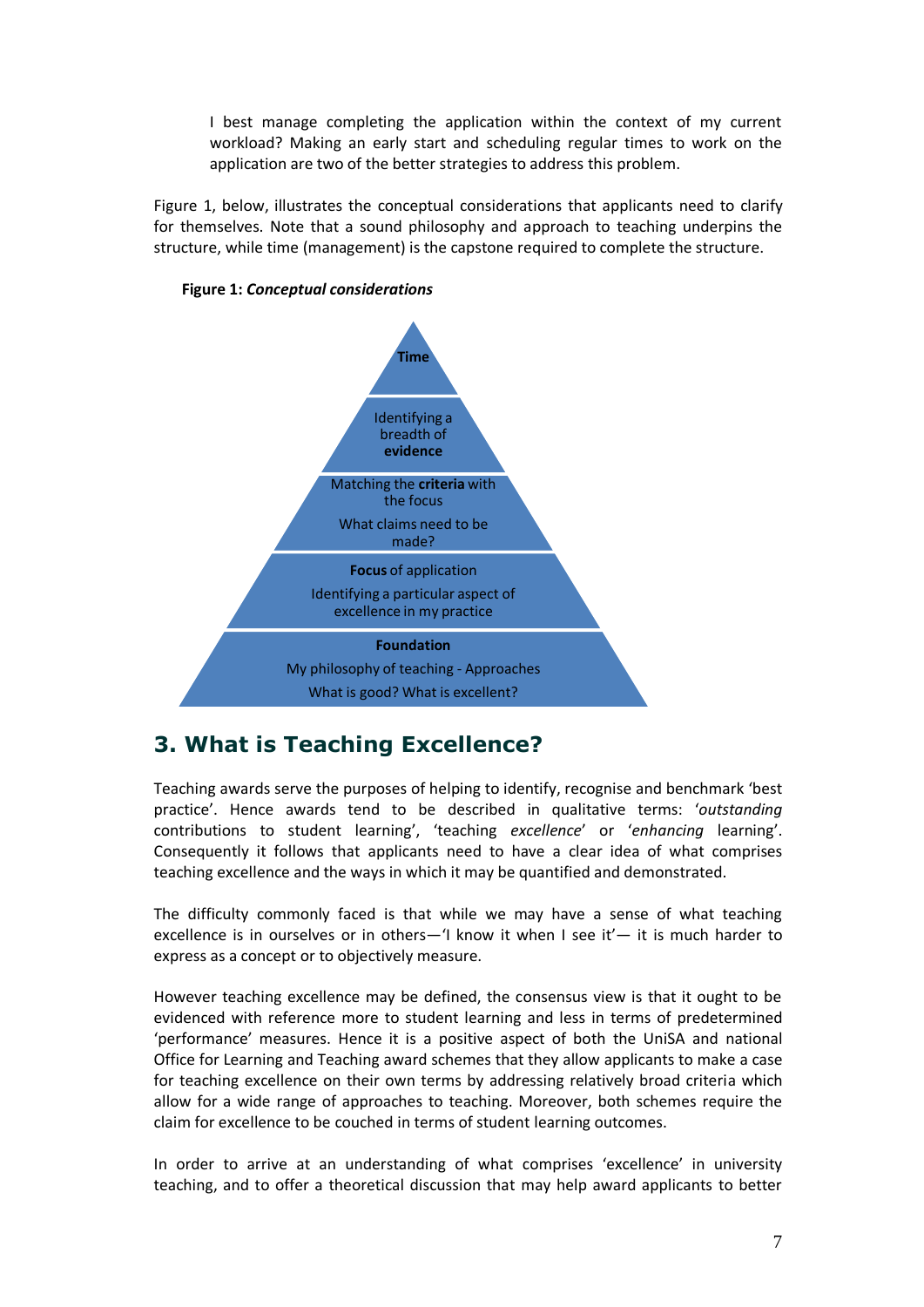reflect on the question of teaching excellence, it may be helpful to deal with the problem from the meta-understanding and attributive approaches.

## **3.1 A meta-understanding of teaching excellence**

Alan Skelton tabulates four meta-understanding of teaching excellence as follows: $<sup>1</sup>$ </sup>

|                              | <b>Traditional</b>       | Performative             | Psychologized                | Critical                  |
|------------------------------|--------------------------|--------------------------|------------------------------|---------------------------|
| Who for?                     | Social elite             | Meritocracy              | <b>Individuals</b>           | Informed                  |
|                              |                          |                          |                              | citizenry                 |
| Where located?               | Disciplinary             | Rules and                | Teacher-student              | Material                  |
|                              | knowledge                | regulations              | relationship                 | conditions                |
| Epistemology?                | Pursuit of truth         | Knowledge that<br>works  | Subjective<br>interpretation | Social critique           |
| <b>Indicative</b><br>method? | Lecture                  | Work-based<br>learning   | Group work                   | Participatory<br>dialogue |
| Teacher's role?              | Subject expert           | Enforcer of<br>standards | Psycho-<br>diagnostician     | Critical<br>intellectual  |
| <b>Purpose</b>               | Cultural<br>reproduction | System efficiency        | <b>Effective learning</b>    | Emancipation              |

**Table 1.** *Four meta-understandings of teaching excellence in higher education*

The Traditional understanding of teaching excellence reflects the historic notion of the university in Western Europe: "Logical analysis fostered intellectual precision which was considered to be key in the search for universal truths. The application of rational argument to intellectual propositions and the whole training in arts was thought to be just as valuable and useful as 'vocational' subjects such as law and medicine." This general approach was thought to suffice to prepare for all the professions and therefore was viewed as having direct community benefit.<sup>2</sup>

Performative understandings of teaching excellence have arisen in a climate of globalisation and governmental reforms which have sought to make educational systems more productive by drawing on human capital theory. The performative university is able "to contribute directly to national economic performance through teaching which is relevant to commerce and industry." It encompasses work-based learning, 'employability' and 'entrepreneurship'. It stresses a student-centred style of education "that is individualized and flexible, and is designed to enhance the individual's opportunity for employment." It is able to attract students in the global marketplace. In this environment teaching may be "regulated by the state to maximize individual, institutional and system performance," and teachers may be encouraged to become excellent against such measures through processes of continuous improvement and self-regulation.<sup>3</sup>

Psychological constructions of the teacher and learner, a 'technology of behaviour', underpin psychologized understandings of teaching excellence. "From this perspective, teaching excellence is relational: it does not reside in either the teacher or the student; rather it can be found in the interpersonal relationship that develops between them." The teacher understands the individual needs of students and therefore selects "appropriate methods and learning experiences from their 'toolbox' of available processes, techniques

 $\overline{a}$ 

<sup>1</sup> Alan Skelton, *Understanding teaching excellence in higher education*. (London: Routledge, 2005), p. 35 (Table 2.1).

 $2$  Skelton, p. 27.

 $3$  Skelton, pp. 29–30.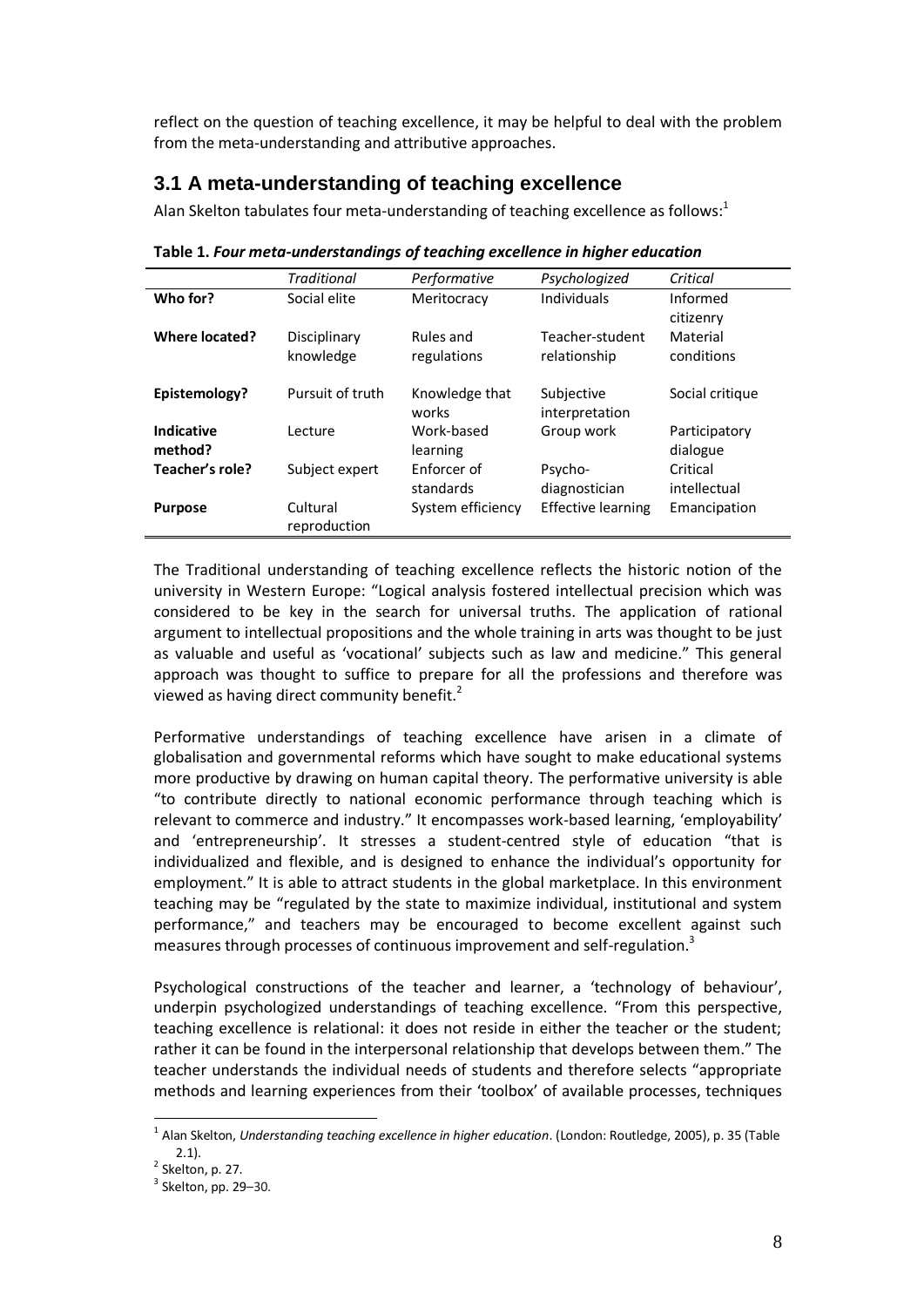and activities," with the intent of facilitating 'deep' learning and the achievement of predicted outcomes. This understanding recognises that what is taught is often very different to what is learned. It embraces student-centred approaches and 'constructivist' ideas and theories.<sup>4</sup>

Critical understandings of teaching excellence "are informed by a range of critical theories (for example, critical theory itself, neo-Marxism, feminism, anti-racism, Freireism)… [which] all share an interest in and commitment to emancipation. Teaching from this perspective is therefore regarded as an inescapably political act rather than as something that is neutral or value-free." The teacher's aim, then, is to support a process of student emancipation by acting as a critical or transformative intellectual. "Teaching excellence involves not only increasing access to courses to groups of people who have been historically under-represented, but also in enhancing participation through the creation of inclusive learning environments." It involves broader questions about the purposes of higher education and educational values: "it inevitably involves moral questions about what it means to be educated." It questions established practice and goes beyond the 'dominant ideology' into areas such as the material conditions of higher education. $5$ 

The purpose in providing the foregoing summary is not necessarily to support Skelton's classifications, much less to privilege any one understanding over another. Indeed, one may argue that the classifications provided are largely artificial constructs. In practice most university teachers would recognise something of themselves in each of the understandings that Skelton describes. What the summary does serve to highlight, however, is the fact that a personal notion of teaching excellence will be predicated to some extent upon the pre-understanding of the teaching task that we bring to our practice while, at the same time, it will be shaped also by contextual considerations (including, peers, discipline priorities and the institutional mission).

In this connection it may be noted that Gibbs and Habeshaw make the observation that an excellent teacher "uses techniques and approaches for learning, teaching and assessment which are 'fit for purpose' and appropriate for the context and mission of the university."<sup>6</sup> If the observation is sound, then it follows that we ought to reflect on the extent to which being part of UniSA shapes our 'internal' concept of teaching excellence; whether that of the individual academic or in the perspectives formed at various organisational levels within the University. To what extent do the distinctive characteristics of the University shape the practices of its teachers? What does it mean to teach in an applied university that trains students for the modern professions, and that has specific commitments to the embedding of indigenous perspectives and to issues of equity? How should we define teaching excellence against measures such as the Graduate Qualities and the new Teaching and Learning Framework?

#### **3.2 An attributive understanding of teaching excellence**

Another way of looking at teaching excellence is to consider the attributes or characteristics of teachers who have been recognised as excellent in terms of student learning outcomes. While readily admitting, as Skelton serves to remind us, that there are many diverse factors which impact upon the practice and evaluation of university teaching, nevertheless it remains that, when interrogated, the relevant literature tends to

 $\overline{a}$ 

<sup>4</sup> Skelton, pp. 31–32.

<sup>5</sup> Skelton, pp. 32–34.

<sup>&</sup>lt;sup>6</sup> G. Gibbs & T. Habeshaw, *Recognising and rewarding good teaching*. 2<sup>nd</sup> edn. Milton Keynes: TEQF National Co-ordination Team, Centre for Higher Education Practice, The Open University, 2003), pp. 12–13.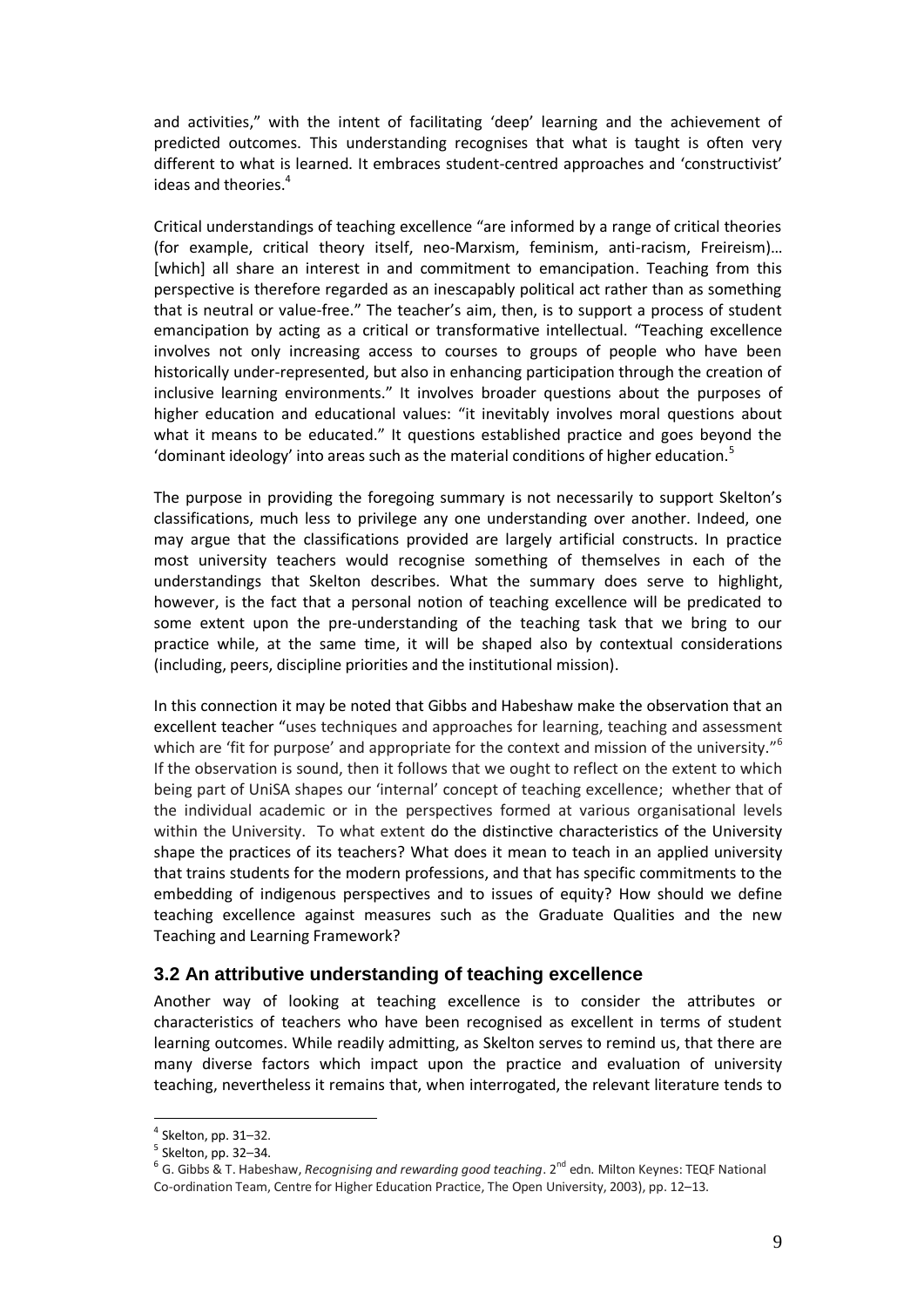the conclusion that practitioners, students and pedagogical scholars generally settle on a core set of attributes and approaches when attempting to define 'teaching excellence'. Table 2 following attempts to offer a synopsis of such 'generic attributes':<sup>7</sup>

| <b>Field</b>                                             | <b>Attributes</b>                                                                                                                                                                                                                                                                                                                                                                                                                             | <b>Approaches</b>                                                                                                                                                                                                                                                                                |
|----------------------------------------------------------|-----------------------------------------------------------------------------------------------------------------------------------------------------------------------------------------------------------------------------------------------------------------------------------------------------------------------------------------------------------------------------------------------------------------------------------------------|--------------------------------------------------------------------------------------------------------------------------------------------------------------------------------------------------------------------------------------------------------------------------------------------------|
| Discipline / subject                                     | · In-depth subject knowledge<br>• Know how to simplify and clarify<br>complex subjects<br>• Think about their own thinking ('meta-<br>cognition') within the discipline<br>• Makes a recognised contribution to the<br>learning, teaching and assessment of<br>the subject                                                                                                                                                                    | • Develop techniques that assist<br>students to grasp principles<br>and to organise concepts<br>. Work on the assumption that<br>learning is as meaningful when<br>it produces a sustained and<br>substantial influence on the<br>way people think, act and feel<br>• Regularly update knowledge |
| Student-<br>centredness                                  | • Believe that teaching is as intellectually<br>demanding and important as their<br>research and scholarship<br>• Enthusiastic and energetic<br>• Expect 'more' of students, in terms of                                                                                                                                                                                                                                                      | • Thorough preparation of<br>teaching.<br>• Begin with questions about<br>student learning objectives<br>• Favour the types of objectives                                                                                                                                                        |
| <b>Expectations of</b><br>students as<br><b>learners</b> | stimulating high achievement                                                                                                                                                                                                                                                                                                                                                                                                                  | that embody the kind of<br>thinking and acting expected<br>for life                                                                                                                                                                                                                              |
| Support for<br>students as<br><b>learners</b>            | • Understand that people learn by<br>confronting intriguing, beautiful, or<br>important problems, and authentic<br>tasks that will challenge them to<br>grapple with ideas, rethink their<br>assumptions, and examine their mental<br>models of reality                                                                                                                                                                                       | • Create a "natural critical<br>learning environment"<br>· Support students: to feel a<br>sense of control over their<br>education; work<br>collaboratively; believe that<br>their work will be considered<br>fairly and honestly                                                                |
| <b>Trust in students</b>                                 | • Treat students (and colleagues) with<br>respect and decency<br>• Approachable                                                                                                                                                                                                                                                                                                                                                               | • Display openness with students<br>• Encourage students to be<br>reflective and candid                                                                                                                                                                                                          |
| <b>Reflection and</b><br>evaluation                      | • Systematically check their progress and<br>evaluate their efforts<br>· Willingness to confront own<br>weaknesses and failings<br>• Don't blame the students for any<br>difficulties encountered<br>• A strong sense of commitment to the<br>academic community, seeing their own<br>efforts as part of a larger educational<br>enterprise<br>• Authentic: find own genius by adjusting<br>every idea to who they are and what<br>they teach | . Avoid assessing students on<br>arbitrary standards but against<br>primary learning objectives<br>• Support students to try, fail,<br>and receive feedback from<br>expert learners in advance of<br>and separate from any<br>summative assessment of their<br>effort                            |

**Table 2:** *Teaching excellence: a synopsis*

 7 The synopsis was based initially on, but is in no way confined to, Ken Bain, *What the best college teachers do* (Cambridge Mass. & London: Harvard University Press, 2004).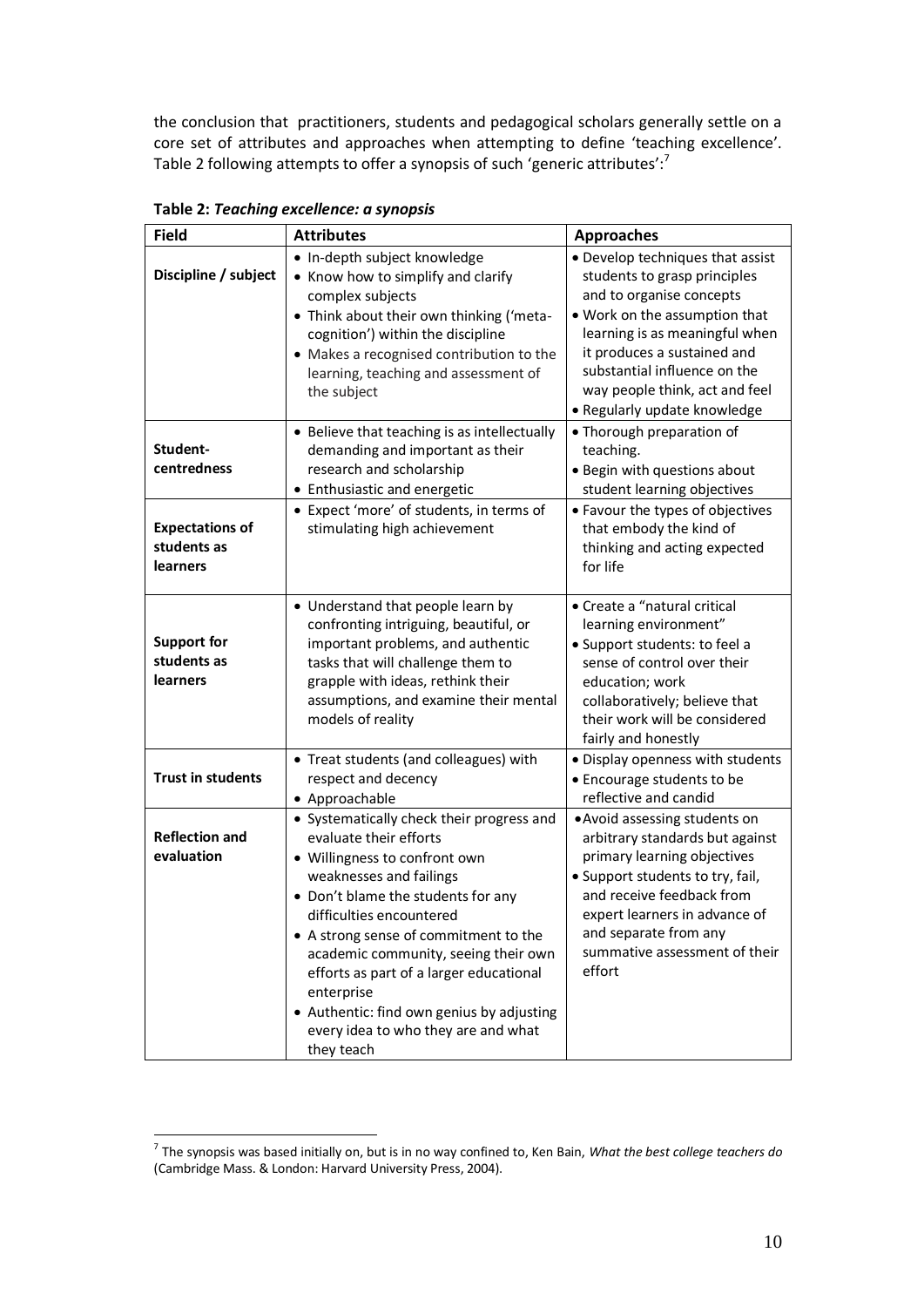## **4. The written statement**

### **4.1 Finding the focus**

Having given some thought what teaching excellence means and how it may be expressed, applicants then need to identify and develop a focus of teaching excellence which will comprise the 'theme' of a competitive written application.

To find the focus for your application consider the following questions:

- What am I passionate about in my approach to teaching?
- What in particular do colleagues and students commend in my approach?
- In what areas do my students' learning outcomes excel?

A reflective reading of the specific award criteria also may help you to identify an appropriate focus of excellence that can be sustained and developed throughout the award application.



#### **Figure 2:** *Teaching excellence focused at the intersection of passion, approach and outcome*

Looking at Figure 2 above, think of the focus of excellence as the point of intersection between 'Teaching passion' (what educationally you are enthusiastic about), 'Best approach' (the strongest and most effective aspect of your approach) and 'Best learning outcome' (what stands out in terms of student learning outcomes).

Regardless of which award you apply for, the focus you identify must run as a theme throughout your application. In the Citations this focus will be stated at the outset in the wording of the proposed citation. In the Awards for Teaching Excellence and Enhancing Learning Awards this focus/theme should be stated at the outset in the 'overview' section of your application. In all applications, you should be returning to and reinforcing the theme as you unfold your claim. The written application may range over a broad spectrum of an applicant's teaching practice, but the focus is the 'hook' on which all else hangs.

To put it another way, the focus is the premise that runs through and unites the argument of the application. It is this focus that is to the fore and developed as you address the selection criteria, and which will be supported by the evidence adduced. Figure 3 following illustrates this approach.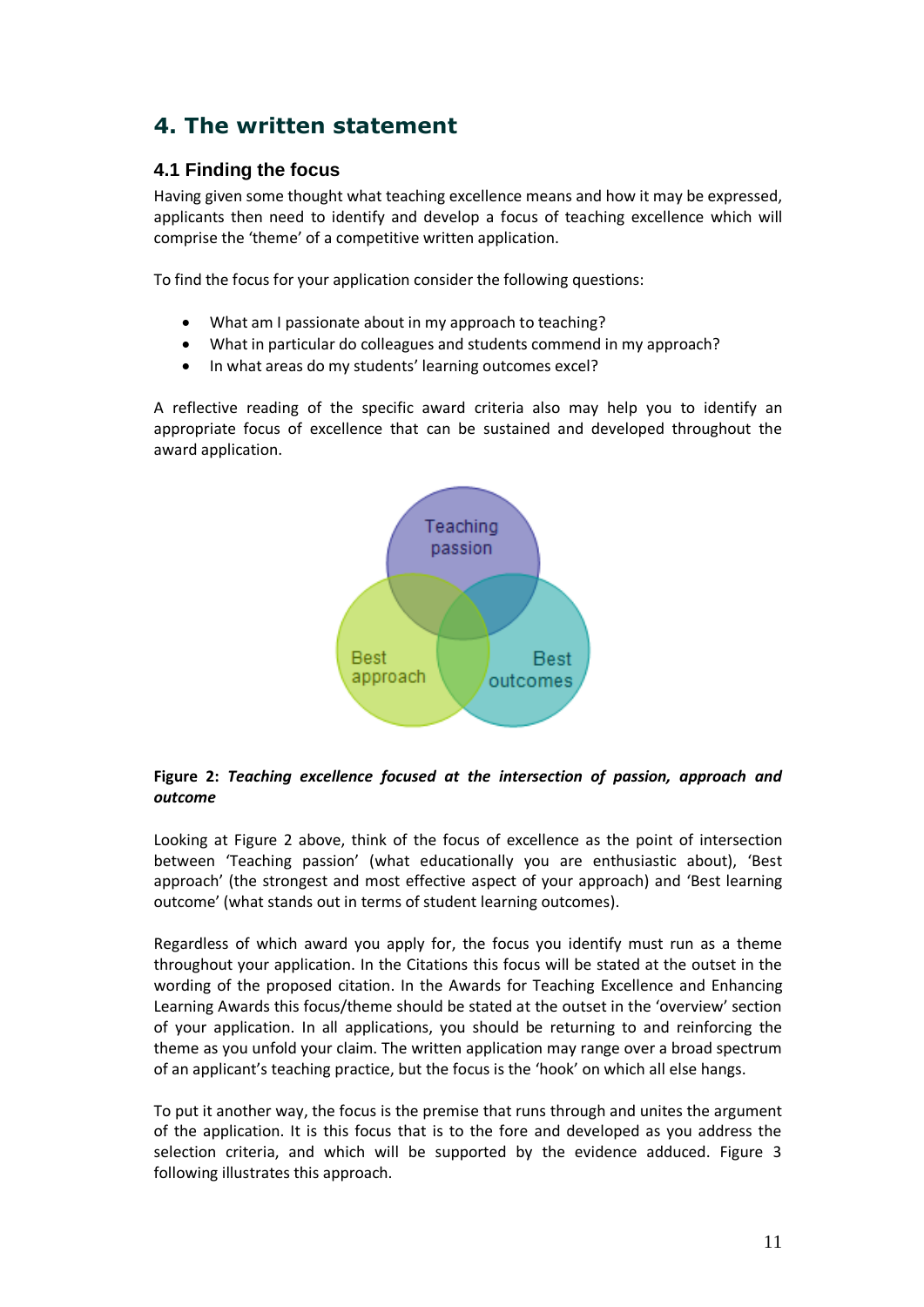

**Figure 3:** *The focused application*

### **4.2 Structure**

The competitive awards each require a written statement, which should be presented in the order following:

- For Citations only, the proposed citation (maximum of twenty-five words) describing the distinctive contribution of the nominee.
- An overview, summarising the particular contribution and describing the specific context for this contribution. Regardless of the award category, the application needs to begin with an opening paragraph that states the focus and the theme of the application and which grabs the attention of the reader.
- A statement addressing the main criteria. For the Citations applicants choose at least one of the following criteria, while for the Awards for Teaching Excellence all are required to be addressed. The criteria are as follow:
	- *1.* Approaches to teaching that influence, motivate and inspire students to learn
	- *2.* Development of curricula and resources that reflect a command of the field
	- *3*. Approaches to assessment and feedback that foster independent learning
	- *4.* Respect and support for the development of students as individuals
	- *5.* Scholarly activities that have influenced and enhanced learning and teaching

Applicants for the Enhancing Learning Award are required to address four criteria as follow:

*1.* Distinctiveness, coherence and clarity of purpose

*Extent to which the program has clear objectives and systematic approaches to coordination, implementation and evaluation.*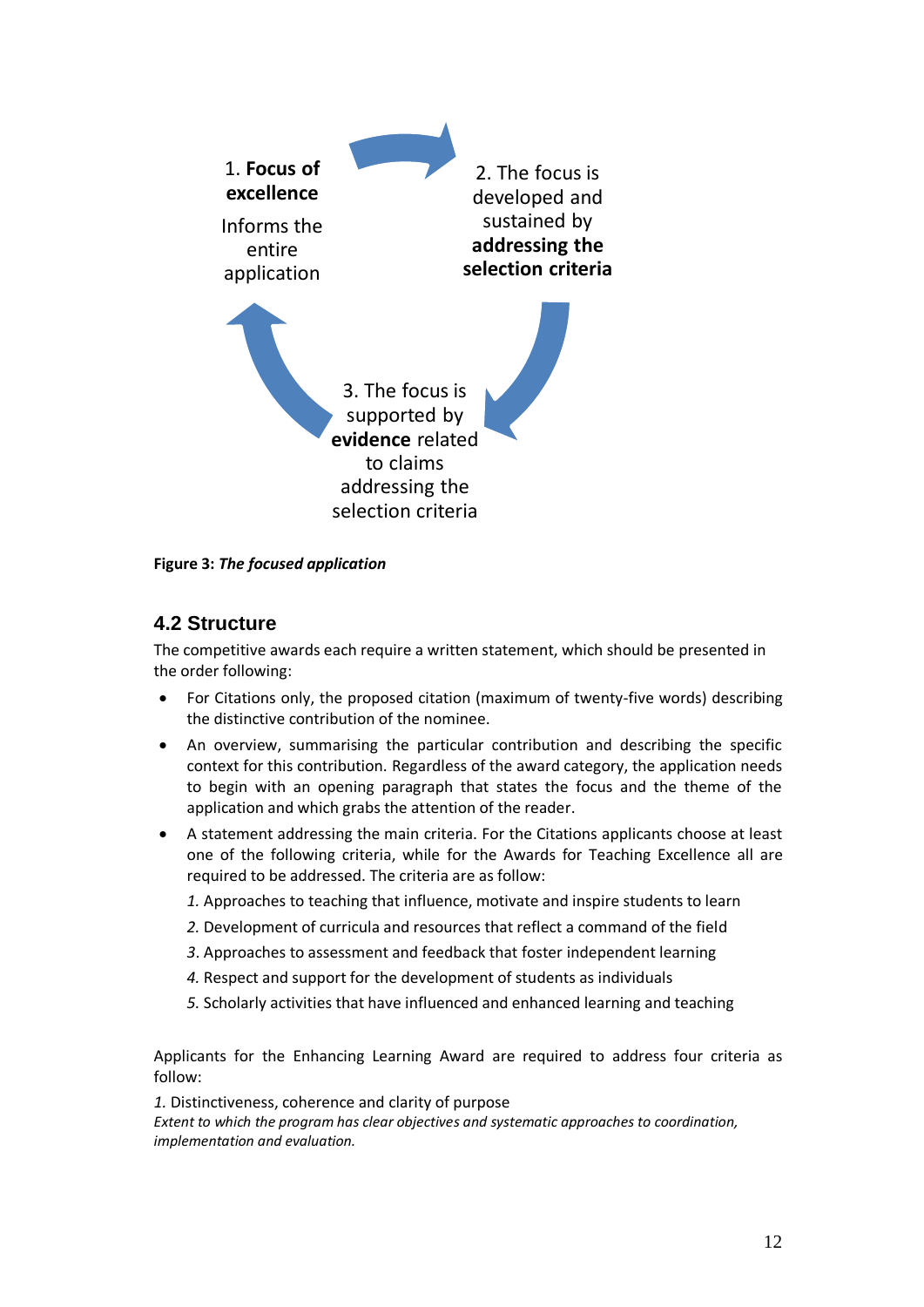*2.* Influence on student learning and student engagement *Extent to which the program targets identified needs and directly or indirectly enhances student learning, student engagement and/or the overall student experience of higher education.* 

#### *3.* Breadth of impact

*Extent to which the program has led to widespread benefits for students, staff, and UniSA and/or other institutions, consistent with the purpose of the program.*

#### *4.* Concern for equity and diversity

*Extent to which the program promotes and supports equity and inclusiveness by improving access, participation and outcomes for diverse student groups.*

In addition to addressing one or more of the five main criteria, the Citations require also a statement identifying the ways in which the contribution has influenced student learning, engagement and/or the overall student experience, been sustained over time, and been recognised by fellow staff, the University, and/or the broader community.

### **4.3 Citation and Overview**

For the Citations, the (up to) twenty-five word citation is the theme or proposition of your application. This proposition is predicated upon the focus of excellence you have determined, and will be supported and evidenced by addressing the award's criteria.

The overview is a summary of your contribution and its context for which you are seeking an award – it is not a summary of your role in total.

The overview should be designed to capture the attention of the reader from the outset. Mount a powerful case especially in your opening paragraph. Use the overview to clearly spell out why your approach to learning and teaching is memorable, distinctive, and worthy of recognition. Both the first and last paragraphs of the overview should reinforce the idea that your practice is *outstanding* (not simply 'good practice') and indicate that you have a compelling case for an award.

The overview is a convenient place to *succinctly* state your teaching philosophy and values, though as you address the criteria you will still need to explain various aspects of your practice for which you seek an award. However, whether in the overview or elsewhere in the written statement, when discussing teaching philosophy keep your language accessible and do not get 'bogged down' by the theoretical angle. If you need to elaborate on pedagogical theory, get an Academic Developer to review this aspect of your application.

The key elements of a good overview are:

- It grabs the reader's attention at the outset
- It sets the focus or principal claim of the application against a background of broad and sustained professional practise and reflection
- It places the applicant's claim in context
- It uses evidence appropriate to the purpose of the overview
- It is concluded in a way that will prepare the reader for the specific arguments made in support of the applicant's claim that follow
- It leaves the reader feeling that they something about the applicant.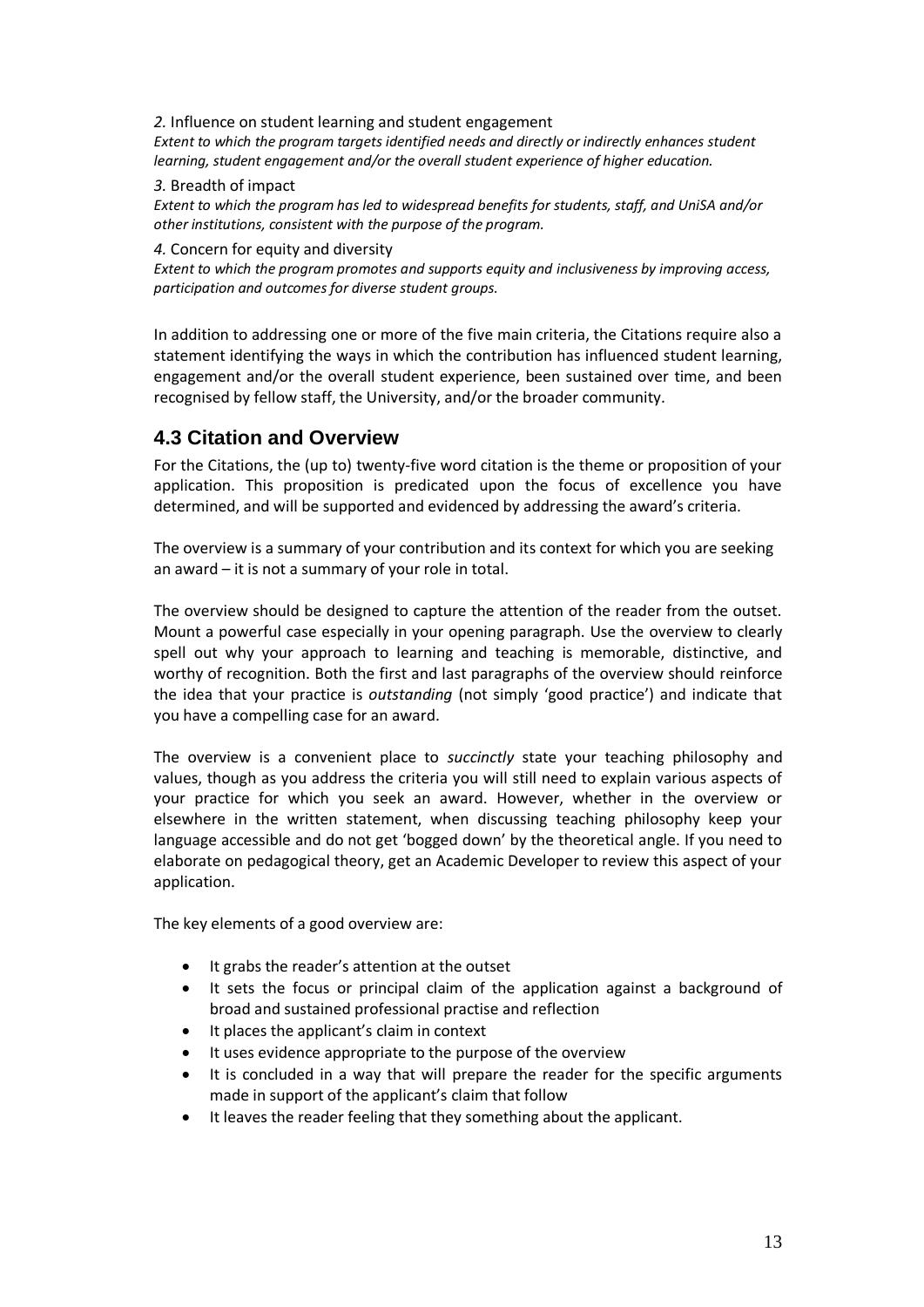### **4.4 Addressing the main criterion**

Success in award writing requires an ability to adequately address the set criteria. The UniSA awards require applicants to address the main selection criteria as detailed above (at least one for the Citations; five for the Awards for Teaching Excellence and four for the Enhancing Learning Awards) and a number of general criteria (see below §4.5). Unless you understand what the criteria require, chances are that you will fail to address them adequately. Criteria need to be interrogated. An effective way of approaching this is to analyse each criterion and address it point by point, as in the example following in Table 3.

- Make a good case for each criterion and ensure that in each section the information directly relates to the criterion that you are addressing. A logical structure to your claim reinforces the idea that your teaching is equally well structured. If the information used applies to another criterion as well, indicate that and then describe it a bit more briefly when addressing the other criterion.
- Make the connections between each statement addressing a criterion point and the evidence provided.
- *Do not ignore the 'why' of your practice.* Explain the reasoning behind your approach to learning and teaching and how your values shape your learning and teaching strategies as you address the criteria.
- Make the criteria your own: adapt them to your circumstances and particular focus of excellence.

The approach to addressing the criteria can be summarised as follows:

- $\checkmark$  STATE the claim
- $\checkmark$  ILLUSTRATE by giving examples
- $\checkmark$  SUPPORT by providing evidence
- $\checkmark$  REINFORCE by demonstrating the depth and breadth of your practice and student learning outcomes.

#### **Table 3.** *Criterion analyses*

**EXAMPLE—**(Citations & Awards for Teaching Excellence) Criterion 1**:** *Approaches to teaching that influence, motivate and inspire students to learn*

#### **a) State your approach to the aspect of your practice that you are focusing on** What is it?

Why this particular approach (educational reasons)?

How does it fit within the broader context of your practice described in your overview? How has it been sustained?

#### **b) How has it influenced students?**

E.g. how has it fostered student learning outcomes and development by stimulating curiosity and independence in learning; how has it contributed to the development of students' critical thinking skills, analytical skills and scholarly values?

#### **c) How has it motivated students?**

E.g. how has it encouraged student engagement through the enthusiasm shown for learning and teaching?

#### **d) How has it inspired students?**

E.g. how has it inspired and motivated students through high-level communication, teaching strategies, presentation and interpersonal skills?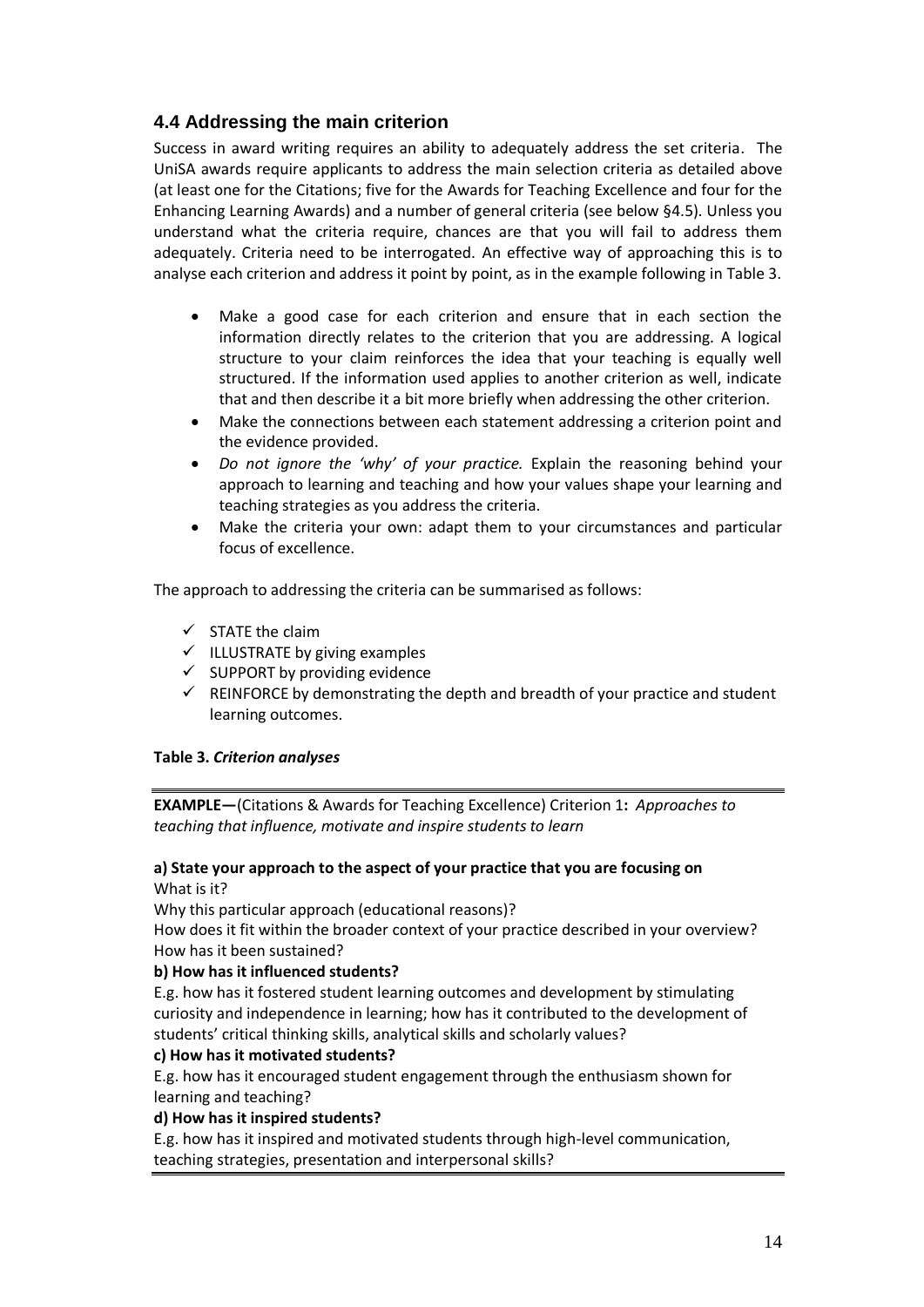**e) Conclude section** with a summary statement as to how your approach has: *"influenced student learning*, student *engagemen*t or the overall student *experience".*

### **4.5 General criteria**

Each of the award categories indicate criteria, in addition to or complementing, the main selection criteria that the Panel will apply in adjudicating applications.

The UniSA Teaching Awards documentation states that:

- The selection of winners of *Citations* will be based on the extent to which nominees show evidence that their contribution has: influenced student learning, student engagement or the overall student experience; been sustained over time; and
	- gained recognition from fellow staff, the University, and/or the broader community.

For the Awards for Teaching Excellence, applicants are advised that, among other considerations, the Panel will take into account "the extent to which the claims for excellence are supported by formal and informal evaluation" and "the extent of creativity, imagination or innovation, irrespective of whether the approach involves traditional learning environments or technology-based developments".

While for the Enhancing Learning Award it is stated that the Panel will be assessing "the degree of creativity, imagination or innovation", "evidence of the sustained effectiveness of the program", as well as "a strategic approach to disseminating program outcomes and deliverables".'

These general criteria are included in order allow applicants to better situate their respective claims for excellence in terms of their wider teaching practice. That is, while applicants need to maintain a focus of excellence, they need also to demonstrate a degree of breadth of experience and approaches to university teaching, as well as depth of engagement with student learning. The aspects of breadth and depth are important in all award categories, but particularly so in the case of the Awards for Teaching Excellence.

Applicants, then, should give thought as to how they will demonstrate an engagement with students, both in terms of achieving learning outcomes and in terms of the student as an individual. Beyond actual learning outcomes, evidence of awareness of the learning problems encountered by individual students, the pastoral care of students, and appropriate responses towards problems of equity, race, gender, disability and social and cultural disadvantage, should be addressed in some measure. Applicants might also expand on items touched on in the overview, and describe more fully the context in which they work, and the intersection between their practice and the Teaching and Learning Framework of the University and, indeed, the specific mission of UniSA.

Sustainability is addressed not simply in terms of length of time (i.e. "I've been teaching X number of years…") but in terms of sustained learning outcomes. Probably a minimum of data over three years is needed to make a credible case for a sustained approach.

Excellent teaching does not occur in a professional vacuum. Mention should be made of the input and impact of working with colleagues, relations with industry, the professions and professional bodies.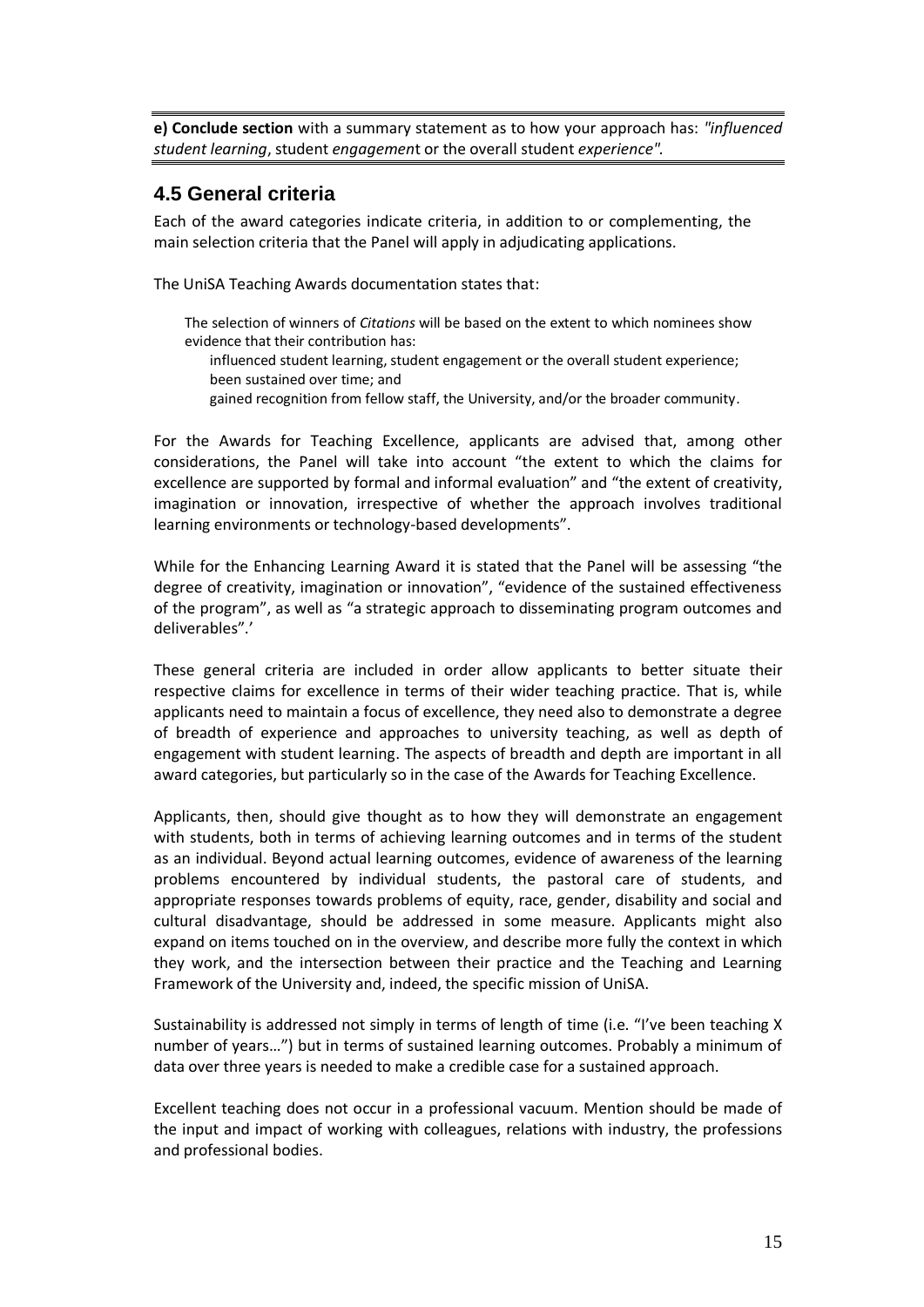Under recognition from fellow staff, the institution, and/or the broader community, may be included:

- Awards to you or your students from the University and other bodies, community recognition
- Professional activities (leading workshops, memberships in education societies or education subcommittees of societies, research on teaching-related topics)
- Other research and professional accomplishments (they should be summarised). Summarise grants received, and cite the more impressive grant bodies. Teachingrelated grants, however, should be listed more thoroughly
- Publications, especially teaching-related publications, should be noted if not previously mentioned.

## **5. Evidence**

Both the UniSA and the Office for Learning and Teaching competitive awards require a robust evidence-based approach. It is crucial to back up any claims made and to provide the reader with solid evidence of performance and outcomes.

Formal, quantitative evaluations are highly regarded by selection panels, but need to be clearly related to specific claims. *Summarise* evaluation outcomes in your statement where appropriate. A range of evidence is required: different forms from different sources over a period of time.

In passing, it might be noted that the value of maintaining a Teaching Portfolio cannot be over-emphasised with respect to awards, as well as to promotion and other PD activities.<sup>8</sup>

Also, take stock as to how you are receiving feedback from students, past graduates and industry. It may be time to adopt some new strategies, such as online wikis and bulletin boards. Not only will your store of evidentiary materials increase, but learning and teaching benefits will accrue.

A holistic approach to evidence is required. A variety of evidences is required to build a cumulative body of support for the applicant's claim. The types of evidence which should be considered and used are summarised by the 'Evidence Grid' depicted in Figure 4 below.

**Successful award applications use a variety of evidences, drawn from each of the four 'quarters' of the 'Evidence Grid'.** Not every type of evidence presented in the Grid need be used, but applicants should ensure that some items of evidence from each quarter of the Grid are used.

Sifting through and selecting evidence is to use is probably the single, most time consuming activity in preparing an award application. However, you ignore doing this at your own peril.

When using statistical data, including SETs and CEIs, check that (a) they actually support the claim(s) to which they are related; (b) that the figures stated are intelligible; and (c)

 $\overline{a}$ 

<sup>8</sup> http://resource.unisa.edu.au/course/view.php?id=4593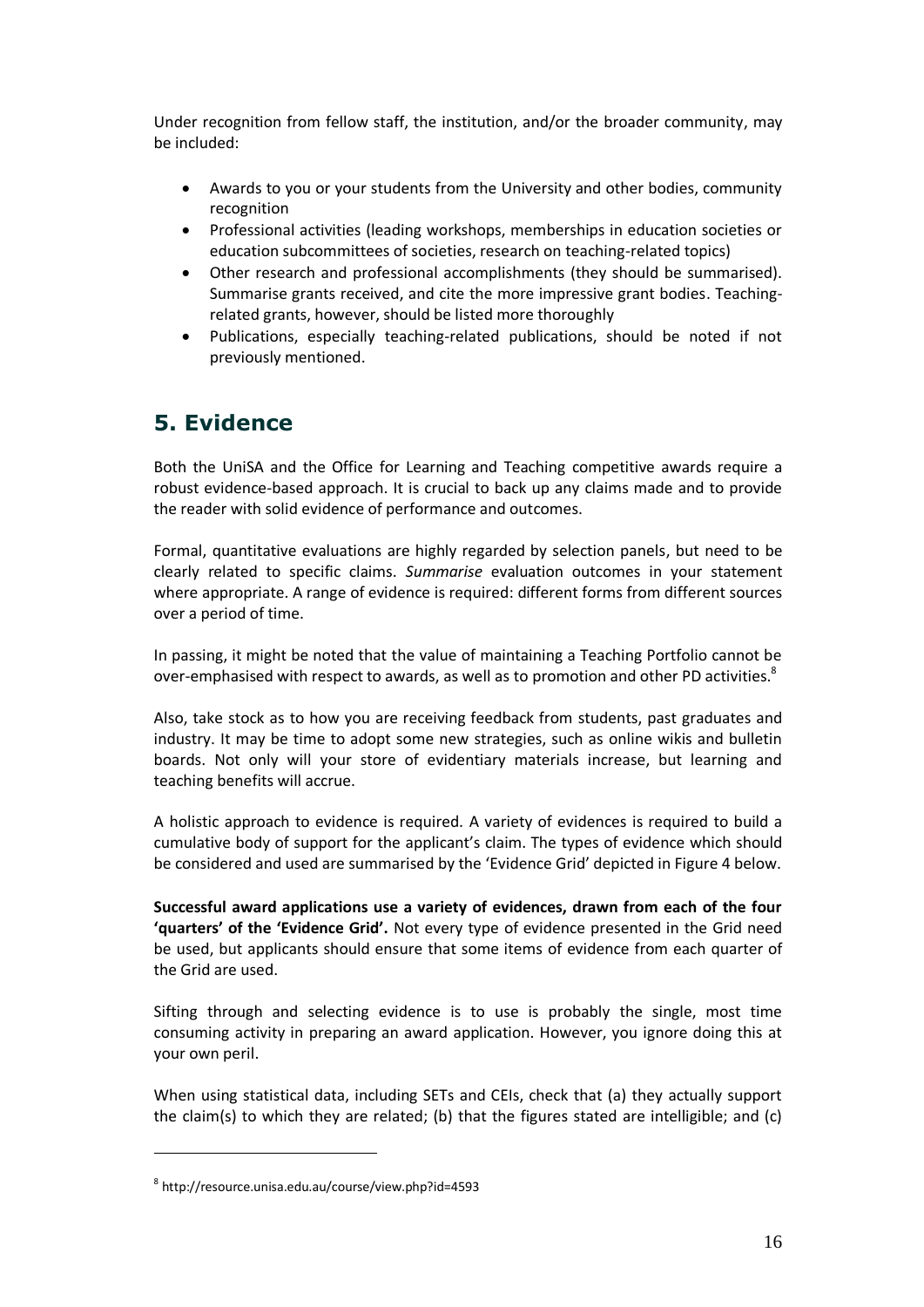that the significance of the cited data is immediately apparent to the reader. Summarise statistical data wherever possible. Use tables and diagrams wisely, remembering the limits on the space available to you. Where possible, include comparative data that shows you exceed the average for your School or Division.

Applicants are under no obligation to include anything other than the really good evaluation data. Moreover, if SETs, CEIs or other instruments, do not give you data that adequately reflect the learning outcomes of your students as related to some particular aspect of your practice, then it may be worth considering running your own survey instrument (subject to University guidelines and ethical considerations).<sup>10</sup>

## **6. Strategies for writing**

 $\overline{a}$ 



 **Format:** Consider using a two-column format, which often looks very good. Highlight through use of **bolds**, *italics*, FORMATTING and dot points, to draw attention to the key points.

 $^9$  Adapted from 'Sources of Evidence on Quality Teaching'© Nicoll & Smith, 2000 and used with permission.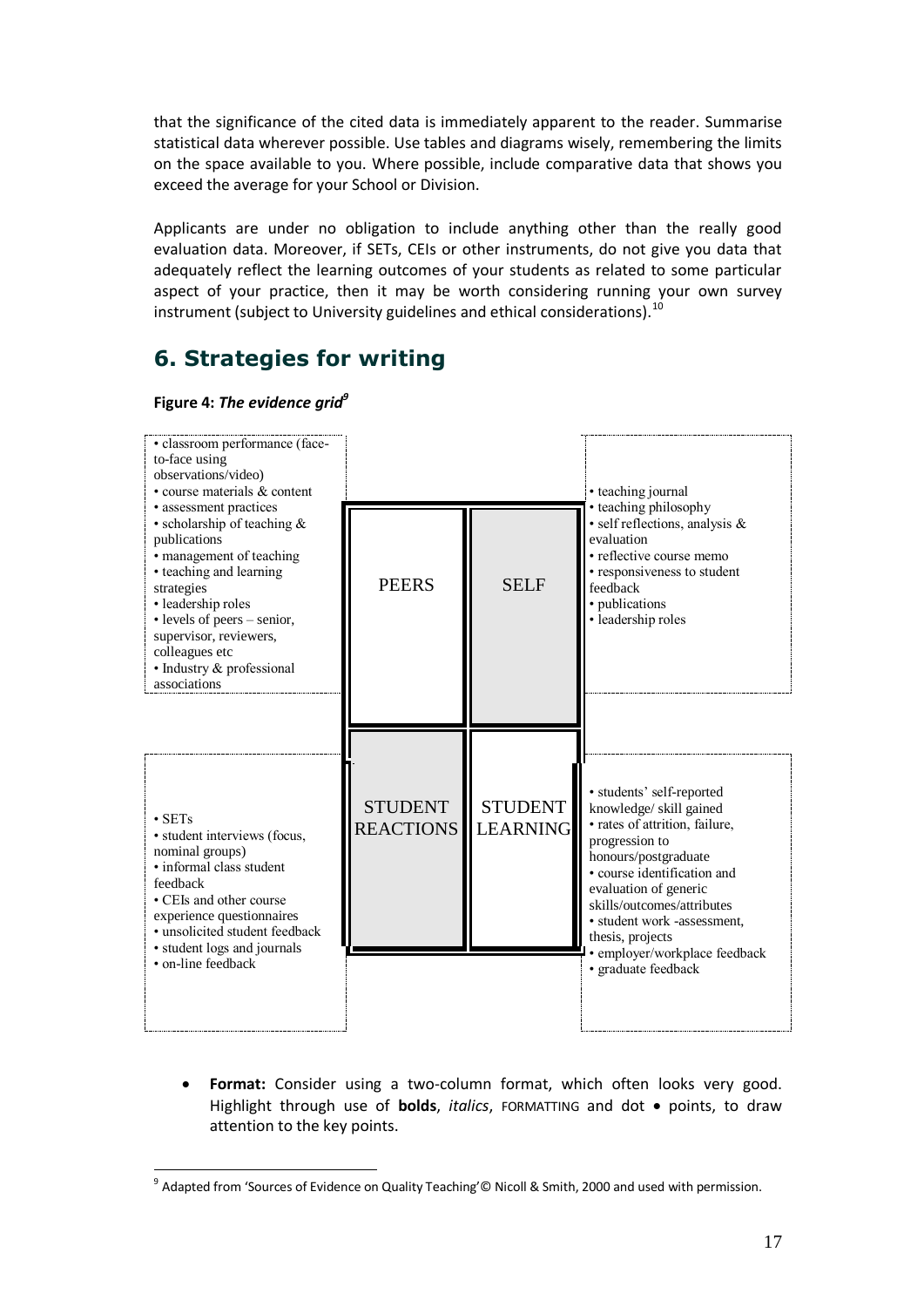- **Clarity of thought and expression**: Writing for awards requires that a great deal of information be compressed within a few pages. The result can be dense and difficult for the reader to follow. Clarity can be enhanced by following an ordered and logical structure, using short sentences and paragraphs, avoiding verbosity and jargon. Do not assume that the reader will know your discipline or be familiar with the technical terms or acronyms that you may commonly use.
- **Be personal:** Write in the first person ('I' for individual applicants, 'We' for teams). Writing in the third person can sound contrived or pompous and is rarely concise. Do not be flippant (assessors think you are not taking them seriously), overly humble or unnecessarily
- **Be forthcoming** about your drawbacks. You are promoting your teaching, so the only to point out weaknesses is to show how you subsequently worked at overcoming them and, as a consequence, have achieved better learning outcomes.
- **Be student centred**: Try to write about your practice as much as possible from a student learning angle. Most importantly, make it obvious to the readers how you **inspire** students. For example better than writing, "my approach is to teach …", is to say, "I offer my students learning experiences that …" It is easy when trying to write up one's teaching to slip into a rather descriptive, teaching centred approach – telling the reader what you do – rather than taking a student oriented stance which focuses on the impact of one's teaching on the students' experience.
- **Make each sentence count:** Build a compelling case. Tell the reader **what** you offer students; **why** you do so; **how** (and **how well**) you do it (think in terms of the specific strategies you employ); and importantly the **impact** of each strategy on student learning and the **evidence** thereof.
- **Inspire the reader**: Be personable. Let something of your passion and enthusiasms come through. Tell a story. Let the readers see the person behind the nomination. At the end of reading the application you want the reader to say "I want to be in that class!"

## **7. References and CV**

Two letters of reference are required for the UniSA Citations and Awards for Teaching Excellence. One should be from the Head of School or a Dean in your Division. Your contribution and your nomination ought to be such that it also motivates your referees to write inspirational references. To do so they need to have an intimate knowledge of your work.

Encourage your referees to write references that capture and highlight the outstanding aspects of your particular contribution.

You may prefer to wait until you have a draft to show a referee. Experience has shown, however, that waiting until that point can be too late in many instances. Therefore it may be prudent to contact your referees at the outset, supplying them with: 1) the *citation wording* (or if Awards for Teaching Excellence or Enhancing Learning Awards, a brief statement of the focus/theme); and 2) the *selection criteria* that you will address. A copy of your *CV* may also be of help to them. Whatever you choose to do, do it early, so they have time, and you have time to reflect on their perception of your practice. Make sure referees know that they have only one A4 page!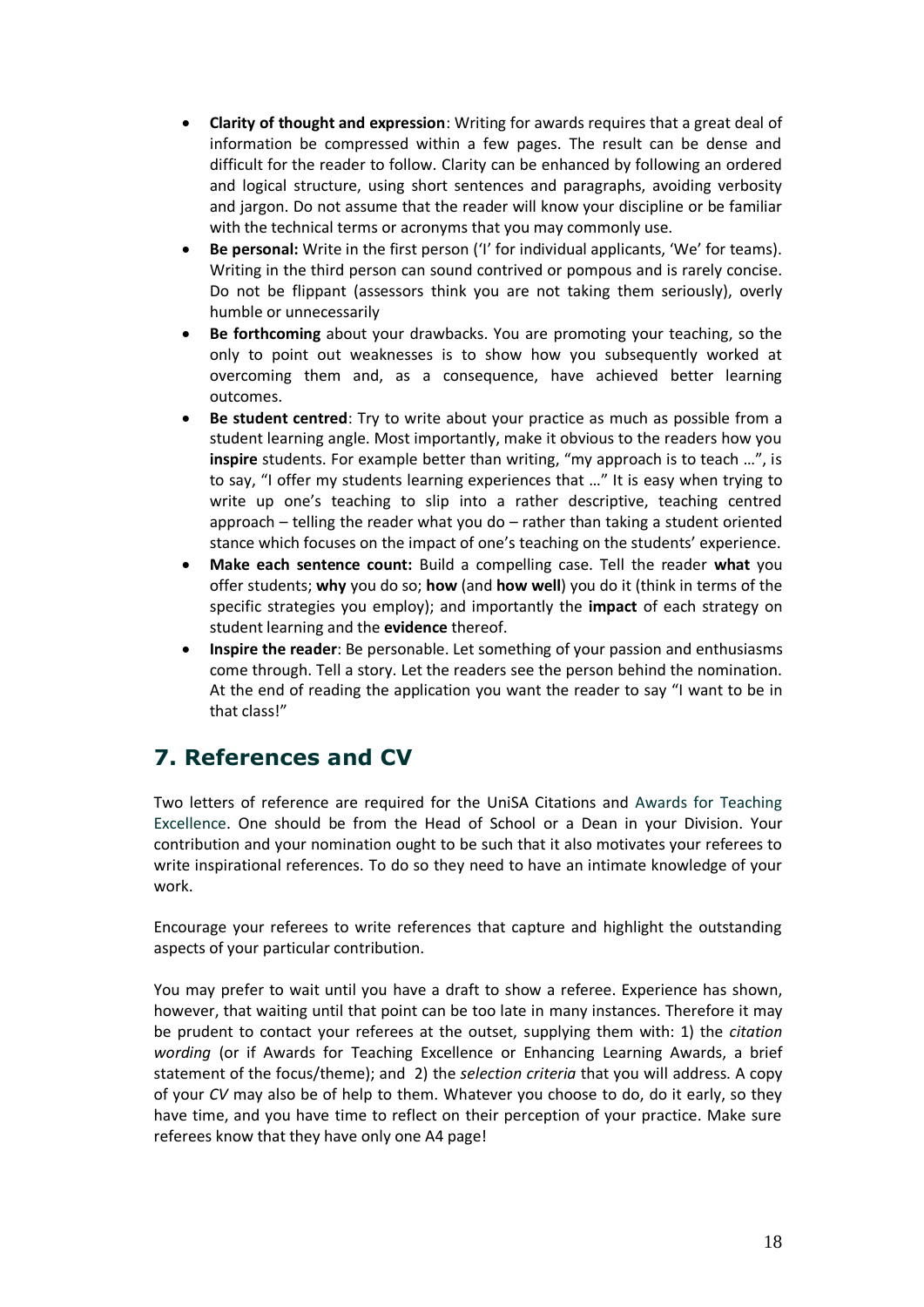Applicants for the Awards for Teaching Excellenc**e** also require a *Curriculum vitae* which usually outlines the nominee's educational qualifications, career history, teaching positions and teaching experience. The curriculum vitae is limited to three A4 pages (all margins at a minimum of 2.45cm, text in either 11pt or 12pt Times New Roman or Verdana fonts) for nominations from individuals. Teams may extend this limit, but a limit of one page per team member is recommended.

The focus of the CV should be teaching practice. In listing publications, priority should be given to publications in the scholarship of learning and teaching. If you have a large number of grants, do not list them all, just give the total value for a given period, but identifying significant grants with a learning and teaching focus.

Enhancing Learning Awards require neither references nor a CV (but a longer written application).

# **8. Summary<sup>11</sup>**

#### **UniSA Citations for Outstanding Contributions to Student Learning**

- Do not attempt to address all criteria. Select one or two areas of strength. No advantage to select more
- The criteria are indicative, not limited. If the criteria do not exactly suit you then adapt.
- For each criteria -state claim; -provide examples; -supply evidence from a variety of sources; -demonstrate breadth and depth; -write in your own voice
- Less is more if it cannot be said in the allocated pages then EDIT
- You cannot start writing too soon, and seek feedback.

#### **UniSA Awards for Teaching Excellence**

- Address each of the criteria in turn
- For each criteria -state claim; -provide examples; -supply evidence from a variety of sources; -demonstrate breadth and depth; -write in your own voice
- Less is more if it cannot be said in allocated pages, then EDIT
- Choose referees carefully
- Start writing now, seek feedback on each draft, seek advice from recent Award winners.

#### **UniSA Enhancing Learning Awards**

- It must be a program of activity i.e. broader than one or two subjects.
- Provide a succinct overview (400 words) to orientate the assessors
- Provide a context for the program in the overview, do not only describe it. E.g. where does it come from, who is it directed at, why? How effective is it? How do you know?
- Demonstrate how it fits the category throughout the submission
- Address each criteria
	- -state claim

-provide examples

-provide evidence from a variety of sources

• Less is more – if it cannot be said in 12 pages (in 11 point and spacing) then EDIT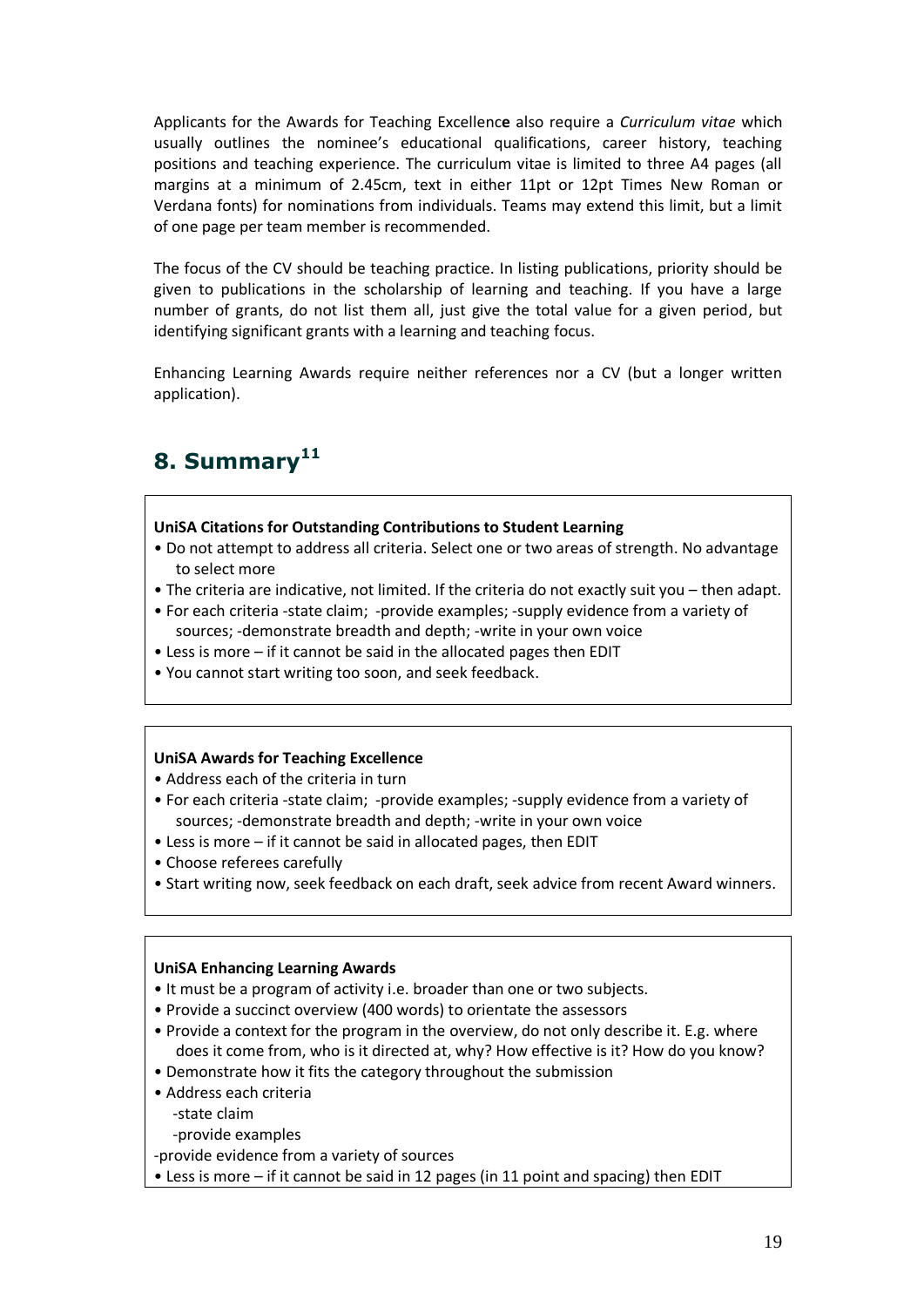• Start writing now, seek feedback on each draft, seek advice from recent Award winners • Establish institutional practices to identify and develop programs